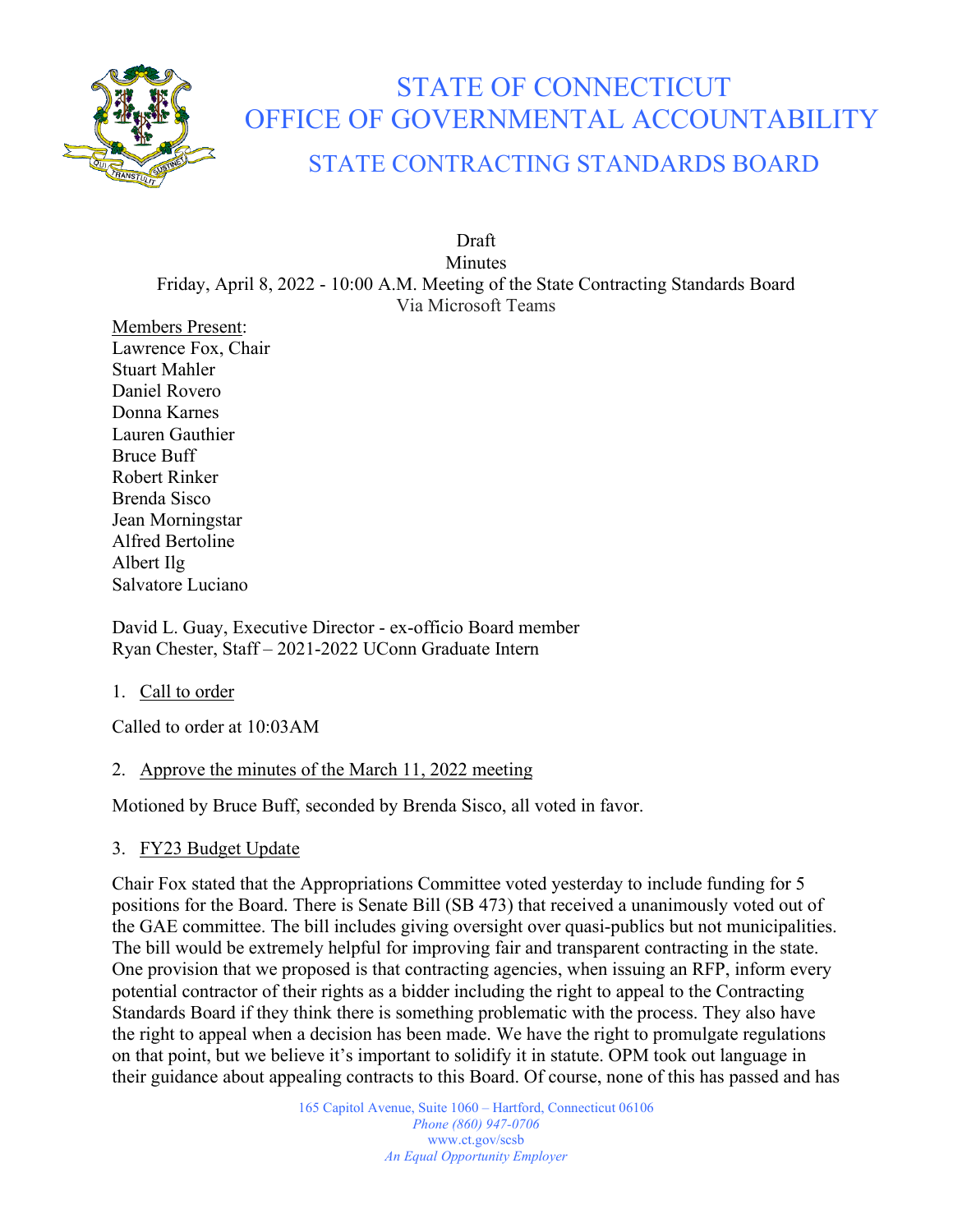been signed by the governor, so we will continue to watch and communicate with legislators. GAE asked Chair Fox whether he would participate in a zoom meeting with quasi-publics including David Guay. Some quasi-publics have perceptions about what our board does that are not true. Some think if they are covered by this board, every time they want to put out an RFP that we must approve the RFP. This is not true. Chair Fox is excited to participate in the meeting to reframe what the board does and could do with quasi-public agencies.

Albert Ilg asked about a house bill that was being done by the Appropriations Committee.

Chair Fox responded that bill has substitute language.

Stuart Mahler commented that we have been in the news quite often these days.

Chair Fox further commented on the house bill. The Governor's idea to improve contracting through adding state auditors has been removed by the Appropriations Committee.

#### 4. Sec. 4e-36 Contested Solicitations and Awards Subcommittee Report

Robert Rinker stated that we have no matters pending before the subcommittee.

Chair Fox hopes in the future more vendors will become aware of their right to appeal to this Board and that they do not need a lawyer to invoke this right of appeal.

#### 5. Privatization Contract Committee Report

Robert Rinker stated that 1199 has a matter pending before us and we received a response from DMHAS. State employee unions have been bargaining with the state. We hope to have a meeting in May to move this issue forward. We are still waiting on a response from 1199.

#### 6. Audit Work Group

Robert Rinker stated the Audit group met this morning and had a very productive meeting. We are auditing 33 agencies, 20 have responded, 13 have not responded. Of the 20 responses, 5 agencies have no contracts at all. Ryan Chester has assigned board members to those 15 agencies. At the next meeting, we will evaluate those agencies' responses. Robert Rinker would like to thank Ryan Chester and Michele Richmond for their collaboration in the past weeks. We had a discussion this morning about master contracts, grants, loans, right of way contracts, utility force accounts, and rental leases. Concerning master contracts, we want to look at what was spent instead of the total contract amount for the master contracts. We have decided not to look at loans. We want to know more about the competitive nature of grants. We had a brief discussion on MOUs and MOAs. Core-CT can report all the MOAs and MOUs that have a contract number attached to them. This means we do not have to ask each agency for these agreements. Once we have more staff, we can do a deeper dive into these topics. Regarding rental leases, there are two scenarios whether agencies are leasing out their property or agencies

> 165 Capitol Avenue, Suite 1060 – Hartford, Connecticut 06106 *Phone (860) 947-0706*  www.ct.gov/scsb *An Equal Opportunity Employer*